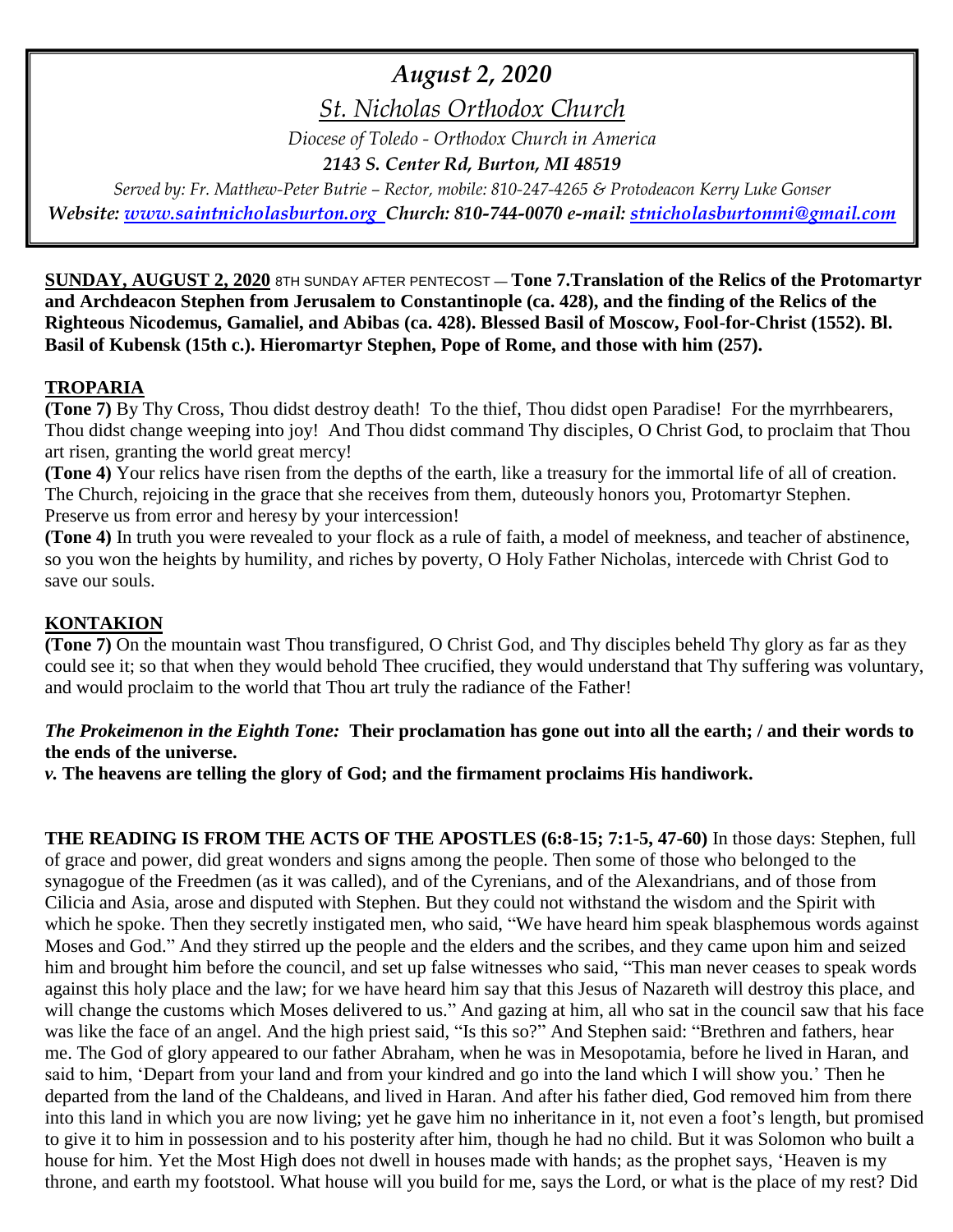not my hand make all these things?' You stiff-necked people, uncircumcised in heart and ears, you always resist the Holy Spirit. As your fathers did, so do you. Which of the prophets did not your father's persecute? And they killed those who announced beforehand the coming of the Righteous One, whom you have now betrayed and murdered, you who received the law as delivered by angels and did not keep it." Now when they heard these things they were enraged, and they ground their teeth against him. But he, full of the Holy Spirit, gazed into heaven and saw the glory of God, and Jesus standing at the right hand of God; and he said, "Behold, I see the heavens opened, and the Son of Man standing at the right hand of God." But they cried out with a loud voice and stopped their ears and rushed together upon him. Then they cast him out of the city and stoned him; and the witnesses laid down their garments at the feet of a young man named Saul. And as they were stoning Stephen, he prayed, "Lord Jesus, receive my spirit." And he knelt down and cried with a loud voice, "Lord, do not hold this sin against them." And when he had said this, he fell asleep.

#### *Alleluia, Tone 7*

#### *v.* **It is good to give thanks to the Lord, to sing praises to Thy Name, O Most High!**

#### *v.* **To declare Thy mercy in the morning, and Thy truth by night.**

**THE HOLY GOSPEL ACCORDING TO MATTHEW (14:14-22)** At that time, as Jesus went ashore he saw a great throng; and he had compassion on them, and healed their sick. When it was evening, the disciples came to him and said, "This is a lonely place, and the day is now over; send the crowds away to go into the villages and buy food for themselves." Jesus said, "They need not go away; you give them something to eat." They said to him, "We have only five loaves here and two fish." And he said, "Bring them here to me." Then he ordered the crowds to sit down on the grass; and taking the five loaves and the two fish he looked up to heaven, and blessed, and broke and gave the loaves to the disciples, and the disciples gave them to the crowds. And they all ate and were satisfied. And they took up twelve baskets full of the broken pieces left over. And those who ate were about five thousand men, besides women and children. Then he made the disciples get into the boat and go before him to the other side, while he dismissed the crowds.

#### **COMMUNION HYMN**

Praise the Lord from the heavens, praise Him in the highest! Alleluia, Alleluia, Alleluia!

The holy, glorious, all-laudable **Apostle and Archdeacon Stephen the Protomartyr** was an early Christian [convert](http://orthodoxwiki.org/Convert) from among the Hellenistic Jews, one of the original seven [deacons](http://orthodoxwiki.org/Deacon) [ordained](http://orthodoxwiki.org/Ordination) by the [Apostles,](http://orthodoxwiki.org/Apostles) and the first [martyr](http://orthodoxwiki.org/Martyr) of the [Orthodox Church.](http://orthodoxwiki.org/Orthodox_Church) The Church remembers the martyrdom of St. Stephen on [December 27,](http://orthodoxwiki.org/December_27) and the translations of his [relics](http://orthodoxwiki.org/Relics) on [August 2,](http://orthodoxwiki.org/August_2) as well as commemorating him on [June 15](http://orthodoxwiki.org/June_15) with Ss. [Fortunatus](http://orthodoxwiki.org/Apostle_Fortunatus) and [Achaicus.](http://orthodoxwiki.org/Apostle_Achaicus)

St. Stephen was a Jew living in the Hellenic provinces, related to the [Apostle Paul](http://orthodoxwiki.org/Apostle_Paul) and one of the first seven deacons ordained by the [Apostles](http://orthodoxwiki.org/Apostles) to serve the Church in Jerusalem (thus making him an archdeacon).

In the words of [Asterias:](http://orthodoxwiki.org/index.php?title=Asterias&action=edit&redlink=1) St Stephen was "the starting point of the martyrs, the instructor of suffering for Christ, the foundation of righteous confession, since Stephen was the first to shed his blood for the Gospel."

The [Holy Spirit](http://orthodoxwiki.org/Holy_Spirit) worked powerfully through his faith, enabling him to perform many [miracles](http://orthodoxwiki.org/Miracle) and always defeat those who would dispute with him.

The people were enraged by what they thought was blasphemy and 'gnashed their teeth' at Stephen. It was then that he saw his Christ in the heavens and declared it so. Hearing this, the Jews took him outside the city and stoned him to death, with his kinsman Saul (later St. Paul) holding their coats while they did it. Afar off on a hill was the [Virgin Mary](http://orthodoxwiki.org/Theotokos) and St. [John the Theologian](http://orthodoxwiki.org/Apostle_John) who witnessed this first martyrdom for the Son of God and prayed for him while he was being stoned. This occurred about a year after the first [Pentecost.](http://orthodoxwiki.org/Pentecost)

The body of the holy Protomartyr Stephen, was left at the foothill of the city for two days to be eaten by dogs. But on the second night, [Gamaliel—](http://orthodoxwiki.org/Gamaliel) teacher of the Apostle Paul and the [Apostle Barnabas—](http://orthodoxwiki.org/Apostle_Barnabas) along with his son, secretly came and took the body to his own estate, in Capharganda, to be buried.

[Nicodemus,](http://orthodoxwiki.org/Nicodemus_the_Righteous) who died while weeping at this grave, was also buried there along with Gamaliel's godson Abibus and Gamaliel himself upon his repose.

After many years the memory of St. Stephen's burial place had left the minds of men, until 415 when Gamaliel appeared three times to Father Lucian, [priest](http://orthodoxwiki.org/Priest) at Capharganda. He revealed to Fr. Lucian the place of his burial and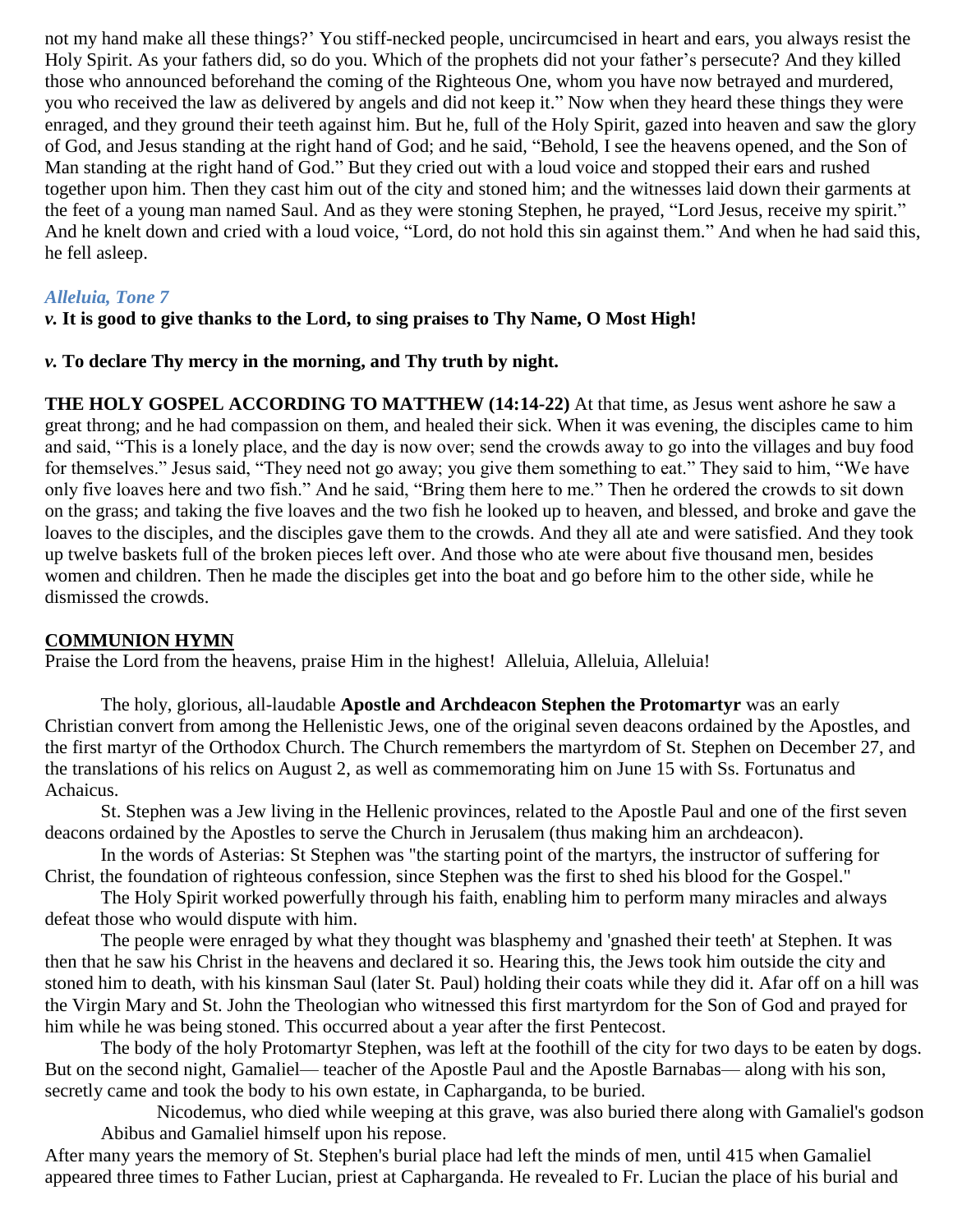everything about it. Fr. Lucian received the blessing of the [Patriarch](http://orthodoxwiki.org/Patriarch) to exhume the [saints](http://orthodoxwiki.org/Saint) from their grave where a strong, sweet fragrance filled the cave.

St. Stephen's [relics](http://orthodoxwiki.org/Relics) were translated to Zion and honorably buried, and many of the sick were healed by his relics. The other three relics were placed inside a church atop the cave on a hill. Eventually, his relics were translated to Constantinople.

Today, you will find his whole right arm at *The Holy Trinity of St. Sergius Lavra*, established by St. [Sergius](http://orthodoxwiki.org/Sergius_of_Radonezh)  [of Radonezh](http://orthodoxwiki.org/Sergius_of_Radonezh) in 1345, at Sergiyev Posad, Russia. *from* [www.oca.org](http://www.oca.org/)

#### **The holy Gospel according to John 20:11-18 (8th Matins Gospel)**

But Mary stood outside by the tomb weeping, and as she wept she stooped down and looked into the tomb. And she saw two angels in white sitting, one at the head and the other at the feet, where the body of Jesus had lain. Then they said to her, "Woman, why are you weeping?" She said to them, "Because they have taken away my Lord, and I do not know where they have laid Him." Now when she had said this, she turned around and saw Jesus standing there, and did not know that it was Jesus. Jesus said to her, "Woman, why are you weeping? Whom are you seeking?" She, supposing Him to be the gardener, said to Him, "Sir, if You have carried Him away, tell me where You have laid Him, and I will take Him away." Jesus said to her, "Mary!" She turned and said to Him, "Rabboni!" (which is to say, Teacher). Jesus said to her, "Do not cling to Me, for I have not yet ascended to My Father; but go to My brethren and say to them, 'I am ascending to My Father and your Father, and to My God and your God.' Mary Magdalene came and told the disciples that she had seen the Lord, and that He had spoken these things to her

Aug 2, 2020

န္ကြိုးေခါင္ဆိုးေခါင္ဆိုးေခါင္း ကိုင္း ခင္ဆိုးေခါင္ဆိုးေခါင္ဆိုးေခါင္း ကိုင္းေခါင္း ခင္ဆိုးေခါင္ဆိုးေခါင္ဆိုးေ

### **CANDLE INTENTIONS FOR THE HEALTH AND BLESSINGS OF**

Fr. Tom, Fr. Don, Fr. Paul, Fr. Anthony, Fr. Robert, Aaron, Milica, Calvin, Larry, Helen, Angelo, Joan, Peggy, Bob, Angelo, Christine, Dorothy, Anna, Irene, Allen, Deborah, Luba, Kosta, Stojan, Mira, Bosa, Christopher, Allison, Jeanette, Katheryn, Joseph, Ted, Marlene, Gladys, all the parishioners of St. Nicholas, my family & friends. Joe Tome Special Intention Joe Tome

# **ETERNAL LIGHT AT THE ALTAR**

Health  $\&$  blessing for the Bakousidis family  $\&$  everyone around the world Lena  $\&$  Gerry Bakousidis Health Bosa Kantar

ခရွို့လ ခရွို့လ ခရွို့လ ခရွို့လ ခရွို့လ ခရွို့လ ခရွို့လ ခရွို့လ ခရွို့လ ခရွို့လ ခရွို့လ ခရွို့လ ခရွို့လ ခရွို့လ

**Welcome to everyone joining us via our YouTube channel:** *[St Nicholas Orthodox Church Burton.](https://www.youtube.com/channel/UC59tV-Re443z-GCoETAUvfA)* If at the time of the divine services you cannot access the livestream, please check out [St. Mary Magdalene Church](https://www.youtube.com/channel/UClHAqZrWkXdYELujbbIslHg) or [St George](https://www.youtube.com/channel/UCpLWfxMIJK4uQOV41ekE6Wg/videos?view=2&flow=grid)  [Church](https://www.youtube.com/channel/UCpLWfxMIJK4uQOV41ekE6Wg/videos?view=2&flow=grid) or [Assumption Church](https://www.facebook.com/AssumptionGrandBlanc/) for their livestreams.

**FEAST OF THE TRANSFIGURATION OF OUR LORD** Our parish is hosting the Pan-Orthodox Vespers & Liturgy on Wednesday, August  $5<sup>th</sup>$  at 6 pm. This will be open to in-person attendance for St. Nicholas parishioners only and will be livestreamed. Please bring fruit to be blessed. We need ushers for this service.

**MEMORY ETERNAL- CHRIST IS RISEN!** Dimitrios "Jimmy" Nedanis, husband to Stella, fell asleep in the Lord Thursday, July 30. He is the father of Donna, Toula, and the late Konstantinos; grandfather of Kosta, Kaylee Zoi and the late Kaylee Nicole; great-grandfather of Tytan. He is also survived by his brother Alex and wife Menka, sisters Anastasia and husband Alex Branoff, Tammy and husband Peter Papas of Australia, and Maria Papalazarou Green and many nieces and nephews. Swartz Funeral Home is handling arrangements. The private funeral service will be held at church with burial at Evergreen Cemetery. Because of the current restrictions, visitation and funeral are by invitation from the family. You may view his obituary [here.](https://www.swartzfuneralhomeinc.com/obituary/dimitrios-medanis) Let us pray that Dimitrios gaze upon the face of Christ with the righteous and the Holy Spirit bring comfort to his family. Bog da prosti! Christ is risen!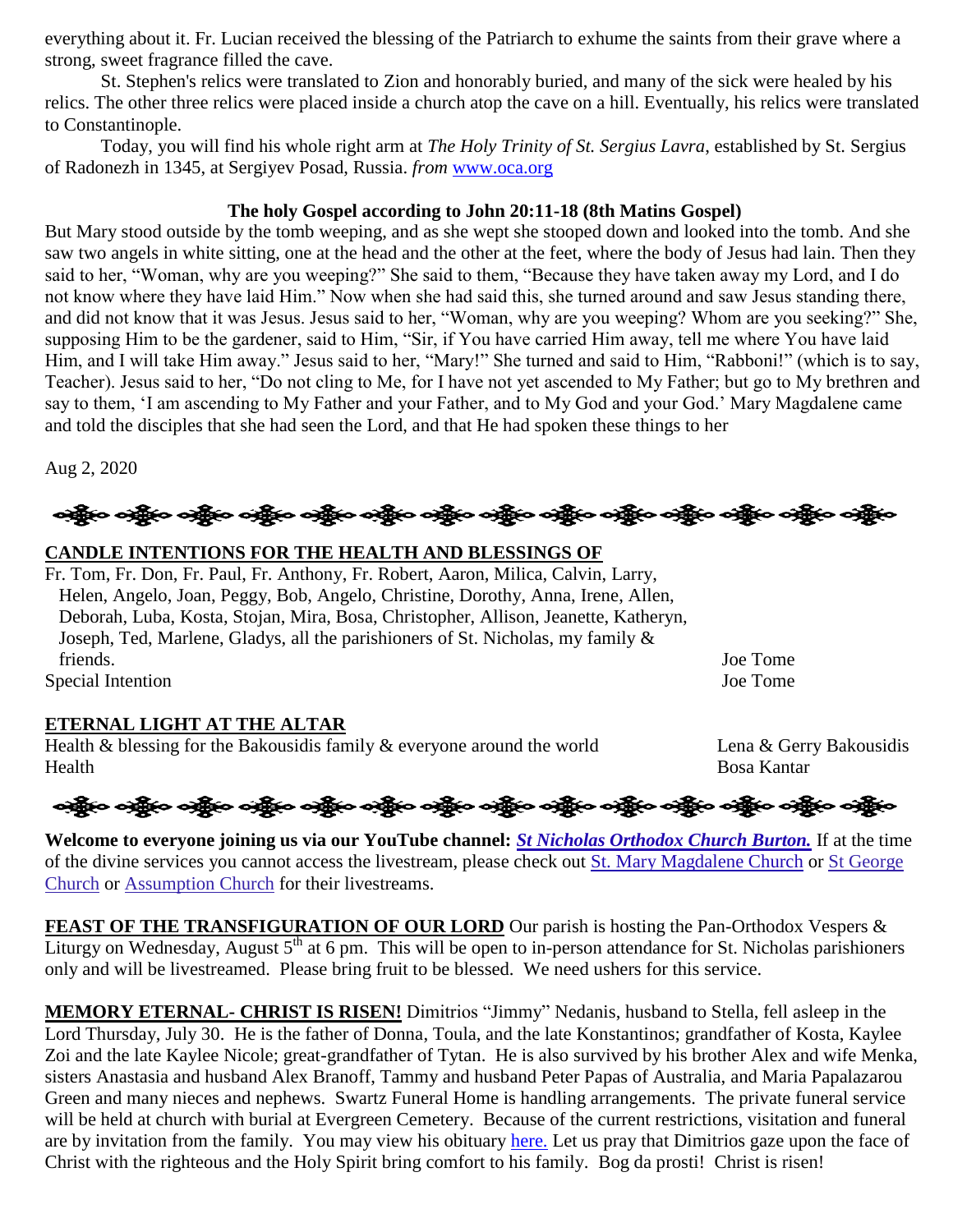**USHERS NEEDED** Are you willing to be an usher so that we can continue using both the church and the fellowship hall for in-person attendance at Sunday Liturgies? Please contact the office 810-744-0070, [stnicholasburtonmi@gmail.com](mailto:stnicholasburtonmi@gmail.com) or contact Matushka Lisa.

**CONFESSIONS** The sacrament of Confession is offered on Saturdays after Vespers and by appointment.

**CANDLE INTENTION REQUESTS** can be emailed to the office at [stnicholasburtonmi@gmail.com](mailto:stnicholasburtonmi@gmail.com) or called in.

# **KEEPING IN TOUCH WITH THOSE IN NURSING HOMES AND ASSISTED LIVING FACILITIES**

**To aid in your outreach, here is a listing of their addresses:**

| <b>Helen Ashmun</b>                                  | 4436 Beecher Rd.                    | <b>Flint, MI 48532</b>        |
|------------------------------------------------------|-------------------------------------|-------------------------------|
| <b>Larry Bladecki</b>                                | 3254 E. Midland Rd.                 | <b>Bay City, MI 48706</b>     |
| Anna Branoff-Courtyard Manor 8240 Miller Rd. Rm. #17 |                                     | <b>Swartz Creek, MI 48473</b> |
| <b>Gladys Edwards</b>                                | 2 Harbor Dr.                        | <b>St. Clair, MO 63077</b>    |
| <b>Paul Ellis</b>                                    | 2360 Stonebridge Dr.                | <b>Flint, MI 48532</b>        |
| Vasilka Karatza                                      | <b>Regency 1330 Grand Pointe Ct</b> | <b>Grand Blanc, MI 48439</b>  |
| <b>Eleni Servinis</b>                                | <b>Regency 1330 Grand Pointe Ct</b> | <b>Grand Blanc, MI 48439</b>  |
| <b>Jo Sredich</b>                                    | Magnolia House 4134 N. State Rd.    | Davison, MI 48423             |

**ROTATING SCHEDULE You will receive a phone call and e-mail from the parish office notifying you the Sunday Liturgy you are scheduled to attend. The groups have been consolidated into two rather than three groups.**

## **WHEN YOUR HOUSEHOLD WISHES TO BE ADDED TO THE ROTATION, PLEASE CALL OR E-MAIL THE PARISH OFFICE: 810-744-0070 or [stnicholasburtonmi@gmail.com](mailto:stnicholasburtonmi@gmail.com)**

**OFFICE OPEN** Monday,Wednesday & Friday 9am -3 pm.

# **MAKE YOUR FAITHFUL GIVING EASY AND CONVENIENT WITH GIVELIFY**



You can donate to St. Nicholas with an app on your phone  $\&$  as always on our website by <https://saintnicholasburton.org/> Go to the website and on the home page click on the box **Give now with Givelify** which will walk you through the donation process; this is a secure site. **If you do not wish to donate online, you may write a check to St. Nicholas Orthodox Church and send it to the parish address: 2143 S Center Rd, Burton, MI 48519.**

# **ALL OCA ONLINE CHURCH SCHOOL** check out the offerings here:<https://www.oca.org/all-oca-church-school>

#### **Weekly schedule:**

# **Tuesday, Aug 4**

6:30 pm Parish Council meeting

#### **Wednesday, Aug 5**

| 6 pm                                     | <b>Pan-Orthodox Vespers &amp; Liturgy for Transfiguration</b>                 |  |
|------------------------------------------|-------------------------------------------------------------------------------|--|
|                                          | Text for the service                                                          |  |
| Thursday, Aug 6<br>$9$ am-1 pm           | <b>TRANSFIGURATION OF OUR LORD (fish permitted)</b><br>North End Soup Kitchen |  |
| <b>Saturday, Aug 8</b><br>$5 \text{ pm}$ | <b>Great Vespers – streaming on our YouTube channel</b>                       |  |

Confessions after Vespers